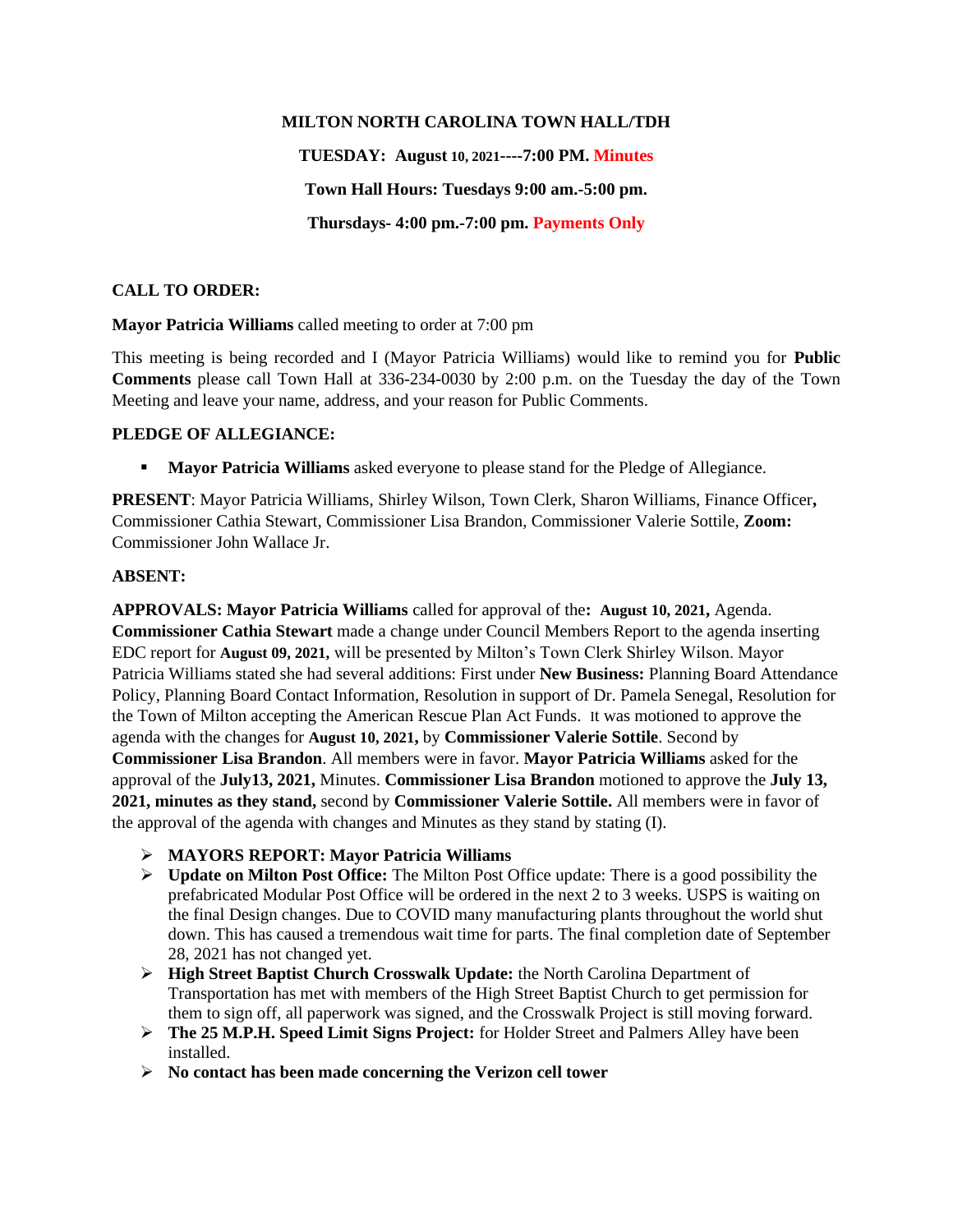- ➢ **The American Rescue Plan Federal monies have been disbursed. The first allotment was disbursed in the Town of Milton's General Funds account on August 05, 2021**. There are strict guidelines and restrictions that must be followed with the monies and the Commissioners will be meeting to discuss the guidelines and restrictions at the September 14, 2021, Town Meeting.
- ➢ **Mayor Patricia Williams recognized the Milton Planning Board** who have worked so diligently with the Milton Town Ordinances. Everyone on the board has dug in to get the work done. Compliance with the North Carolina General Statue 160D which will be an ongoing research project that will take time. Many thanks to the Planning Board made up of volunteers.
- ➢ **Thanks to the TDH Board members for the spectacular clean-up on Friday and Saturday August 6-7, 2021.**
- ➢ **Commissioner Valerie Sottile** and I **(Patricia Williams)** met with **Dan Pleasant, Bryan Bradner, and Leslie Mantiply** on today **August 10, 2021, from Dewberry. Mayor Pro-Tem Lisa Brandon** was unable to attend. Topic of discussion was a creation of a preliminary engineering report on the Infrastructure for the Town of Milton. This report will give details of old infrastructure that needs to be replaced in the town there is no cost to Milton at this time.

**STAFF REPORTS: Finance Officer Sharon Williams** was absent: **Mayor Patricia Williams** asked if everyone would look over and if there are any questions **Commissioner John Wallace** will answer. **Commissioner Valerie Sottile** asked about the **Dues and Permits** we already spent 80% of the Budget. **Mayor Patricia Williams stated 7809-line** item**. Explained by John Wallace (North Carolina League of Municipality and School of Government). Water Sewer- Commissioner Valerie Sottile** asked about the **Repair and Maintenance, (Custom Control Troubleshoot Plant Computer) Commissioner John Wallace (\$1260.00 diagnostic charge) (explained) Got an Invoice for that. It has been paid. Computer System at the Plant. \$5000.00 mark to get repaired. We will have to get Council approval on that. We will get the paperwork. Reviewed Bank Reconciliation and Bank Statements.** 

**Shirley Wilson reported on the new Webpage: Explained. Mayor Foster and Kamara Graves stated that there are two dead links**. They are trying to get **Small Town Soul** back for another staff training. **Milton's Page** is up and running and we have one set of **Agenda and Minutes** uploaded**. Shirley will upload all Agendas and Minutes from January 2021- August 2021. Shirley Wilson** will attend the session as soon as she is notified.

**Mayor Patricia Williams: One Time Relief Application: One time Relief from the Studio behind the State Bank. A letter was written about the running of a toilet when the grit and muddy water clogged the flush valve in the toilet. The grit was collected when they had a big water leak at the meter. The water was turned off for a period and during that period the water was not running therefore grit had accumulated in the flush valve of the toilet and when the toilet was flushed the water continued to run. When it came up that they had a large water bill at that time they wanted the town to be held responsible for that grit in their water vein. Mayor Patricia Williams told them about the One Time Water Relief Application and Water Relief Policy. I (Mayor Patricia Williams) place them in their hands, so they are aware of it. Their question was why this property should have a onetime relief when there are two different buildings on the one meter. They feel it is the town's fault that the grit got into the valve. I (Mayor Patricia Williams contacted the property owner and the two renters to let them know about the one-time relief. They filled the application out and signed for the relief. The extra water amount 6600 gallons over and cost is \$231.00 usually \$68.00. Need to discuss with all the Commissioners. Commissioners Lisa Brandon stated per building. The limit is \$750.00. (Discussion: It is one meter.) Following our Policy its states per property and if we need to change the policy we need to discuss. Commissioners Valerie Sottile**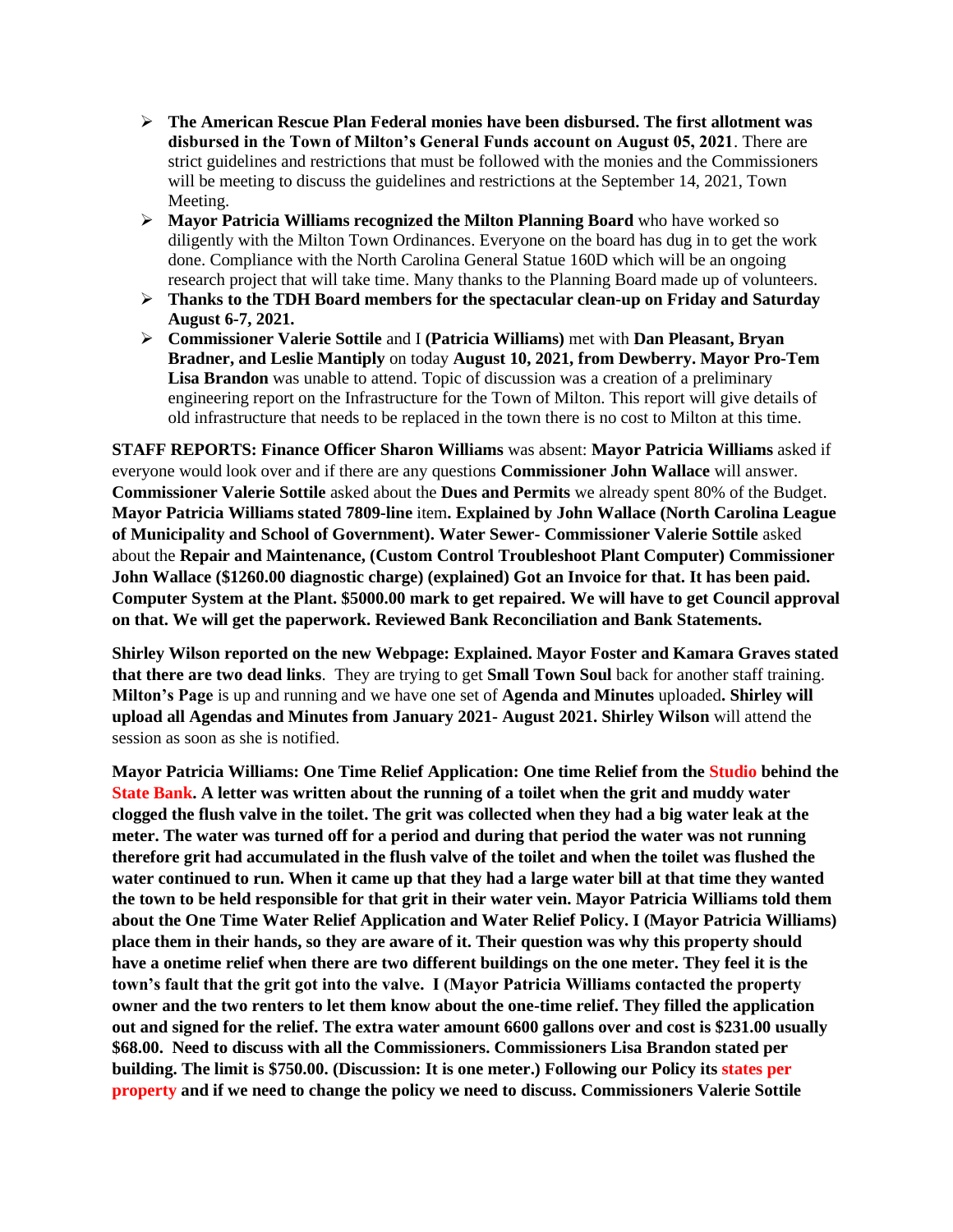**stated per property. Commissioner John Wallace stated the relief policy is more than fair, the property is defined by the water meter and if you have four satellites connected it is one entity and they may want to wait until they have something more serious. Commissioners Cathia Stewart sometimes you can make an exception. The policy does not make exceptions. We must follow the policy. Do we want to accept this application? We can look back at this policy later. I (Mayor Patricia Williams will refer with the resident and explain what was discussed and we must follow the policy.** 

**OLD BUSINESS: Commissioner John Wallace** the update on Privatizing the Milton Water/Sewer System. Sharon Williams and I (**Commissioner John Wallace)** met with a prospective purchaser since the last meeting. Enviro Link and they came and made a presentation at the Town Hall. They seem \*/to be interested and will be back with a proposal. We must get three appraisals and they take the average of the three. We must pay for one; the company that is interested pay one and the State pay for the third one, which comes under the Utilities Commission because the State has something to say about the rates.

## **Mayor Patricia Williams: Compensation for scanning and typing of the Town Ordinances**

**Mayor Patricia Williams** stated that at the last meeting we talked about **Tracy Blaine** scanning and placing the Ordinances on the computers and letterhead and as a Planning Board Member she has spent hours updating Ordinances. We talked about compensation, and I (**Mayor Patricia Williams)** would like discussion on the compensation. We do a Budget Line Item for donations of \$400.00. Sharon Williams and I (**Mayor Patricia Williams)** talked about this, and we don't think we would want to deplete this line item 8600 in the General Fund. Commissioner Valerie Sottile said to not use the whole amount, but maybe \$100.00 or \$200.00. Commissioner John Wallace stated this must be a brand-new Line Item because he had not seen that one before. Mayor Patricia stated yes, it is new. Commissioner John stated do not use the whole amount agree to \$100.00 or \$200.00; Commissioner Cathia Stewart stated \$100.00; Commissioner Lisa Brandon agreed with \$100.00. **Mayor Patricia Williams called for a motion.** It was motioned by Lisa Brandon to compensate Tracy Blaine \$100.00 for scanning and typing the Town's Ordinances and a second by Commissioner Cathia Stewart. All in favor was unanimous.

**Mayor Patricia Williams: Suggestions for making Business Row Safe:** last month Commissioner Lisa Brandon talked to business owners about their suggestions on what could make business row safer. I (**Mayor Patricia Williams)** visited down there and one of the business owners wants to see steps coming out from between their shop and the next shop because they load and unload large items. (Antique and Vintage Shops) that could be shared between them. Explained Cost. They liked the idea of the rails at Presbyterian Church. Discussed (Color of Décor).

**Roxanne Palmer:** Discussing the residents' comments about the **Green Space. Explained other places have walking trails. Community Project: Grants** available one is the **Arbor Foundation** and there is a potential for Milton to get this if they would move forward. Explained 80% Cost to Maintain is \$75.00 per acre per year. (Double or triple this because this price was a long time ago.) One phone call to **Mayor Patricia Williams: concerned about raising taxes (No)** Another comment was if the town is going to contribute monies to the Green Space why not contribute to the Mural that looks so bad and unfinished.

**Roxanne Palmer:** Stated she could follow up a little bit on the Mural, it was not finished and had been paid. Has been contacted multiple times. Talked to someone in town about possibly getting someone from Averitt College to complete the mural. (Explained about Art teachers, Students that need extra credit) **Mayor Patricia Williams stated:** Where are the monies coming from is the Town's biggest concern? Roxanne stated she was not going to push this a lot as far as monies and grants are concerned and spend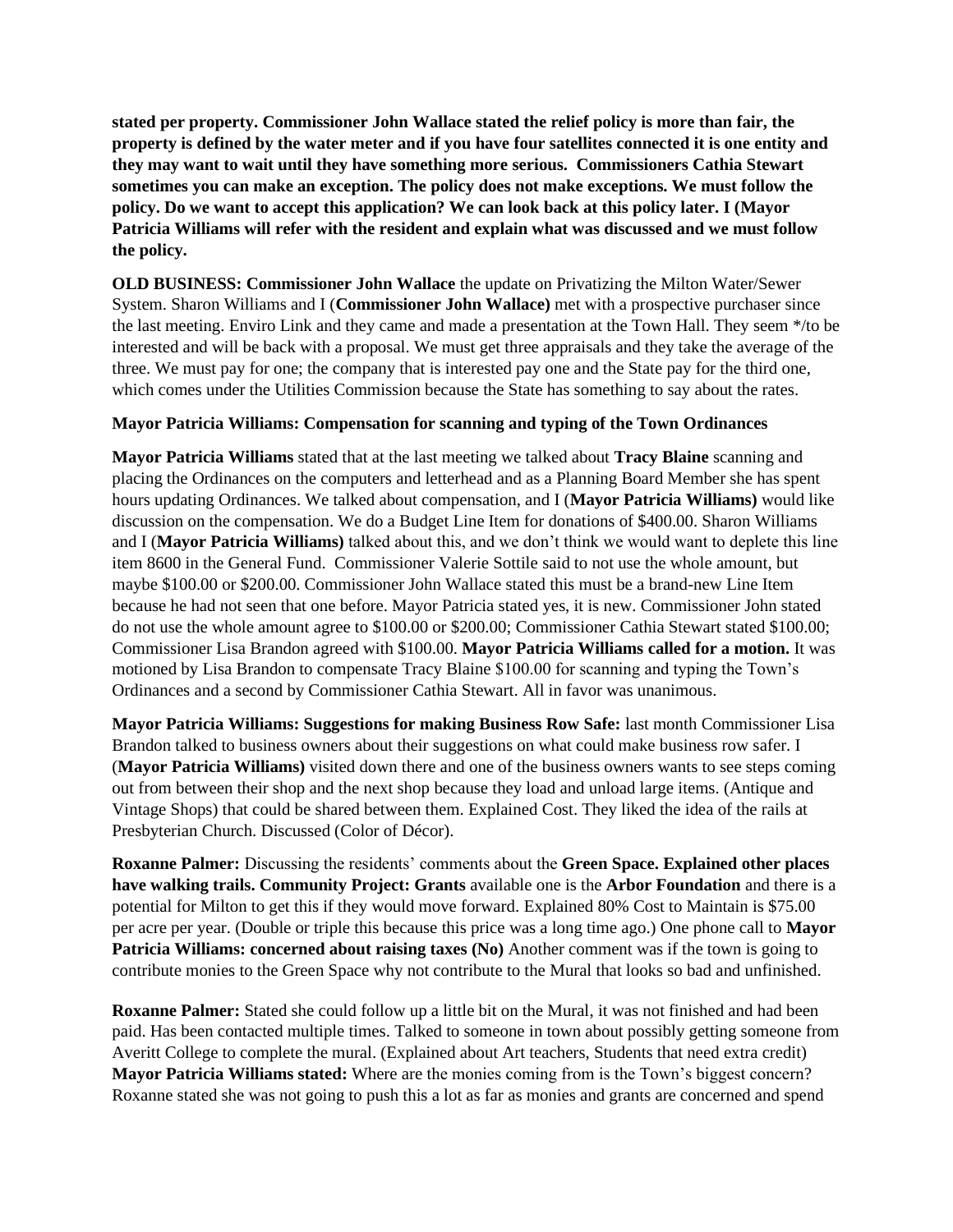weeks and months if the town does not give us permission and agree that we can use the alley ways and the streets. **Mayor Patricia Williams:** stated to **Roxanne** that this had already been voted on month before. You have the Town's agreement the funding was the issue without knowing how much the project was going to cost. Commissioner John Wallace made a suggestion to donate or contribute and you had a citizen or someone that would contribute \$250.00 if the Town would match it. That would be a starting point. Roxanne (Example: a family may want to donate a bench **In Memory Of**) Discussion **Mayor Patricia Williams:** We as a Town are in so much debt that we cannot say we will take on a grant that is 80-20 because we don't have the funding for that. If you are looking at raising monies, we can talk to the Commissioners right now about matching that citizens contribution of \$250.00. That would give you a starting point. (Examples) this would show that the Town is supporting you, but we can't take on the cost of it. Roxanne: Surveyor needs to be called an Engineer, things need to be done before we actually get a backhoe in there and figure out how wide we want this. Do we want asphalt, mulch, or ground up tires? We need money to get started and there might be something where the town can get reimbursed. I **(Roxanne)** just don't know if we can move forward. We can get our committee formalized, encourage more people to join with more ideas. **Commissioner Cathia Stewart** asked the question: If you walk this trail will you have to cross the street? Roxanne stated no. (Explained Phase I) It will be advantageous once the Post Office is finished. **Commissioner Cathia Stewart** (Will it affect anybody's home?) **Roxanne** (Yes) Crop Street edges people's houses and we have to get an attorney to alert these people about what's going on. **Commissioner Cathia Stewart** (Will you contact these residents?) (**Roxanne)** I've already investigated this as step one. Who owns the property? Milton owns the property. Crop Street is owned by Milton. They own it but do not maintain it. **Commissioner Lisa Brandon** (How far down Liberty will you go?) (Are people going to be parking in front of our houses?) This my concern. Milton already has limited parking. **Roxanne (As** far as I know Milton owns Liberty Street**) Cynthia Royster:**  Going back to what **Commissioner Cathia** stated about crossing the street on the Bridge Street end up to Aunt Millie's there is no place to go, sidewalk wise, so you will have to use the street to get up to Commercial Row or cross the street. No sidewalk on that side either. **Roxanne** stated that one of the grants is up to \$25000.00 and we can ask for as much as we need. So, I'm thinking we can put in a sidewalk. This is an early planning stage, and these are good questions. If we get the money, we can make it as nice as we want it. People that have done this before advised me to ask for top dollar. Explained **Cynthia Royster:** The terrain of the land is steep up and down and a lot of dirt must be brought in, and a stream runs down to the river. When the river floods it comes up to Crop Street and over and this must be addressed. **Roxanne: That is why we must have an engineer and surveyor. Nothing is in concrete.**  The engineer may say we have to take the trail in another direction for it to be more cost effective. **Cynthia Royster: In the proposed area there are deer, foxes right beside the proposed area and there is a fox den where every year there are many beautiful baby foxes. Do they move the habitat? Cynthia Royster: This is most important to me. Close Proximity** to my house and I am aware that Milton legally owns Crop Street, but the proposed trail is **less than 50 (fifty yards of my front porch.)**  This will invite people that are not using the trail for the right reason. **Roxanne:** This has been addressed in other areas. We could look at fencing or holly trees. **Roxanne explained. Cynthia Royster:** I have Rottweilers in a fence. I can't guarantee that no one will not get bit it is on my property. Back in 2017 Milton Town Council approved an adapted Comprehensive Transportation Plan that was for the town of Yanceyville and Milton which included a bicycle and pedestrian system near the boat landing. I don't know why you can't use that. We could possibly. (**Roxanne**) We have four Phases, and one goes down to the boat landing. I would love to have a trail. Would you consider being a member? Gwen stated she did not know the trail would be so close to the back of Business Row and her dumpster would not be attractive. Discussion Mayor Patricia explained how the proposed area will go by the Milton Eatery and towards the river. Does this bring more liability to the town? **Roxanne:** In a town with close proximity to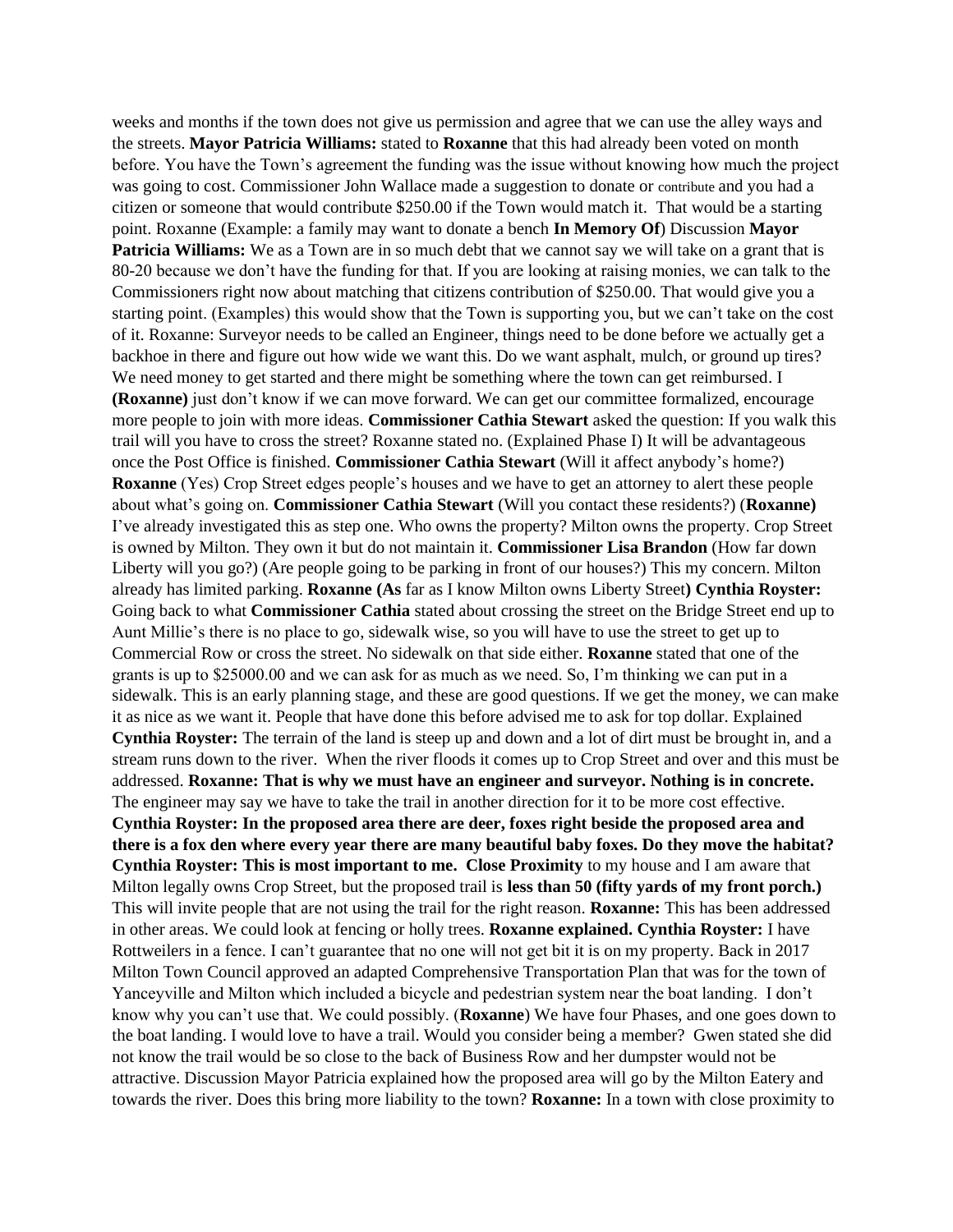a walking trail increases the Property value by 11 %.

**Mayor Patricia Williams:** Asked the Commissioners if they were interested in matching the citizens \$250.00 matching fund. **Commissioner John Wallace** I think if someone has offered to match the town, we should do it. Show support from the town.

**Commissioner Valerie Sottile** the citizen that want to start this has done a lot of work and if we don't back them, we will stay stuck. **Commissioner Cathia Stewart** stated the money is fine, but we need consider the negative issues such as close proximity to resident's homes. **Mayor Patricia Williams:**  asked for a motion to match the citizens contribution to the Green Space. It was motion by **Commissioner Valerie Sottile** that the Town of Milton match the \$250.00 from the citizen and **Commissioner John Wallace** second the motion**. All was in favor except Commissioner Cathia Stewart.**

**NEW BUSINESS: Siren on Water Tower: Fire Chief Steve Harris:** The Fire House is in possession of a siren and once upon a time it was mounted on the Fire House. Explained that they do not have any means of disasters notification, alerts and would like to mount the siren on the water tower. Siren will sound for Tornado activity and help notify our people of a structure fire. (Explained) Flexibility in setting it off. Demonstrated the pager. Noon on Saturdays for 15 seconds. They will hang it and Milton's electricity to connect it. Use it for Structure fire or Natural Disaster or Tornado. Structure Fire in the Milton Response District. Commissioner Valerie Sottile asked about maintenance and liability. (Fire Department. Testing weekly 10 or 15 seconds. High elevation. **Mayor Patricia:** asked about the Loudness of it, if there is something that may occur at night. Loud enough to awaken a child. Steve Explained (2 cylinders) He is available if any questions arise.

**Mayor Patricia Williams:** Discuss Planning Board Attendance Policy: Read the Policy. Policy will be attached to Minutes. **Mayor Patricia Williams: asked for a motion to approve this policy to become effective immediately.** It was motioned by Commissioner Valerie Sottile and second by Commissioner Cathia Stewart that the Planning Board Attendance Policy go into effect immediately, all were in favor.

**Residents do not know who are on the Planning Board** we will insert a sheet in the next water bill with the Members of the Planning Board and their contact information such as email addresses. It was motioned by Commissioner Lisa Brandon and second by Commissioner Cathia Stewart to insert the contact information into the water bill.

#### **Mayor Patricia Williams:**

- Resolution for Dr. Senegal PCC: **Mayor Patricia Williams** read the Resolution. It was motioned by Commissioner Cathia Stewart and second by Commissioner Valerie Sottile to accept and approve this Resolution in support and appreciation of Dr. Pamela Senegal with the correction that the town of Milton is added. All in favor.
- **Mayor Patricia Williams: Received ARP Funds: Read and Explained and passed out a copy. Attached to Minutes.**
- **Resolution for accepting the ARP Act Funds:** It was motioned by Commissioner Lisa Brandon and second by Commissioner Cathia Stewart to **accept the ARP Act Fund (CSLRF)Resolution All in favor. Copy attached to Minutes.**

#### **PUBLIC COMMENTS : Jane McDaniel-Signal failed.**